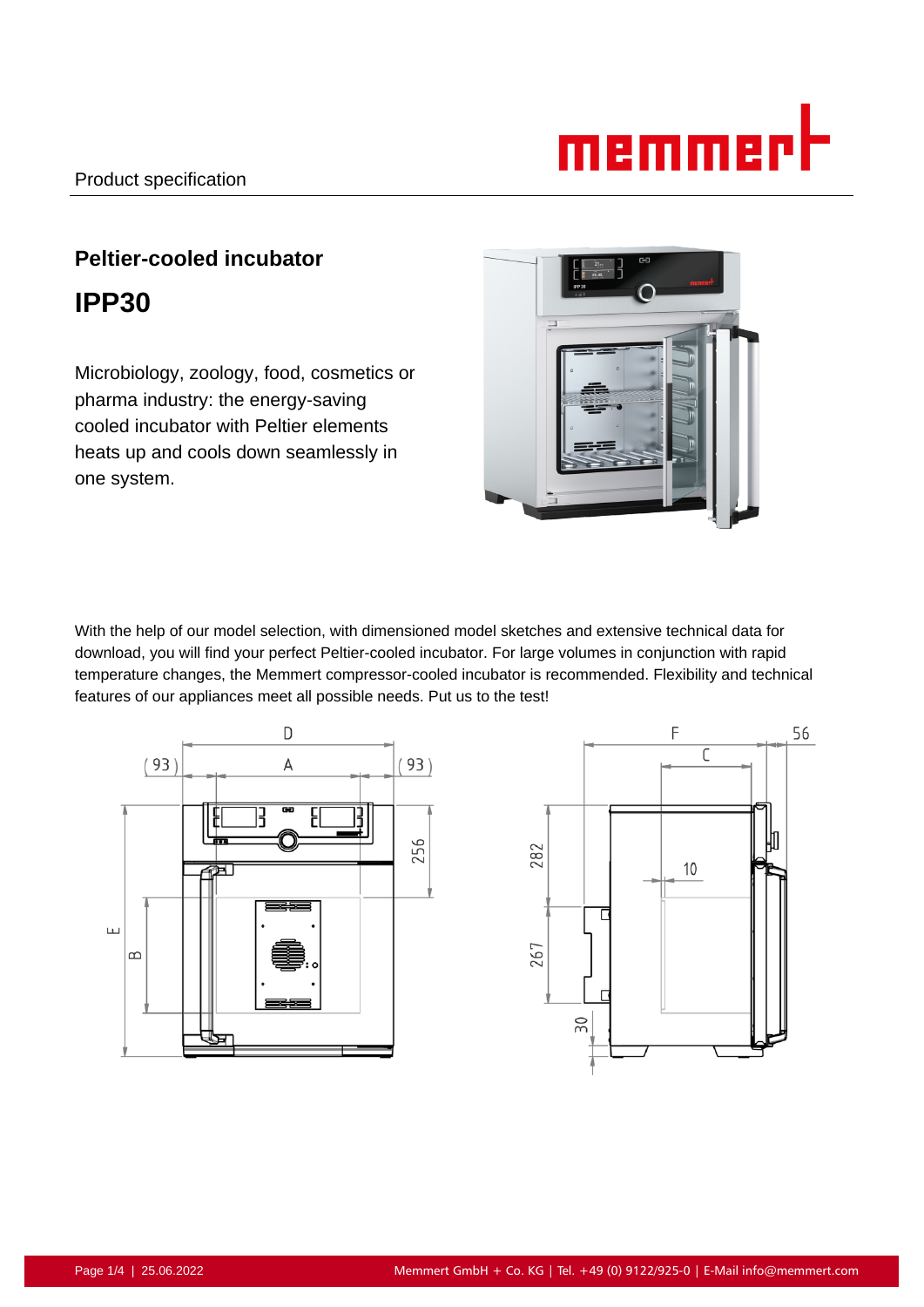#### **Temperature**

| Setting temperature range              | 0 to $+70$ °C                                                                    |
|----------------------------------------|----------------------------------------------------------------------------------|
| Working temperature range              | without light: from 0 (at least 20 below ambient temperature) to $+70^{\circ}$ C |
| <b>Setting accuracy</b><br>temperature | 0.1 °C                                                                           |
| <b>Temperature sensor</b>              | 1 Pt100 sensor DIN class A in 4-wire-circuit                                     |

## **Control technology**

| Language setting             | German, English, Spanish, French, Polish, Czech, Hungarian                                                               |
|------------------------------|--------------------------------------------------------------------------------------------------------------------------|
| <b>ControlCOCKPIT</b>        | SingleDISPLAY. Adaptive multifunctional digital PID-microprocessor controller with high-definition<br>TFT-colour display |
| Timer                        | Digital backwards counter with target time setting, adjustable from 1 minute to 99 days                                  |
| <b>Function SetpointWAIT</b> | the process time does not start until the set temperature is reached                                                     |
| <b>Calibration</b>           | three freely selectable temperature values                                                                               |
| adjustable parameters        | temperature (Celsius or Fahrenheit), programme time, time zones, summertime/wintertime                                   |

#### **Ventilation**

| <b>Convection</b> | forced ventilation by Peltier fan |
|-------------------|-----------------------------------|
|                   |                                   |

#### **Communication**

| <b>Documentation</b> | programme stored in case of power failure                                                                                                                                                                                       |
|----------------------|---------------------------------------------------------------------------------------------------------------------------------------------------------------------------------------------------------------------------------|
| Programming          | AtmoCONTROL software for reading out, managing and organising the data logger via Ethernet<br>interface (temporary trial version can be downloaded). USB stick with AtmoCONTROL software<br>available as accessory (on demand). |

#### **Safety**

| Temperature control   | adjustable electronic overtemperature monitor and mechanical temperature limiter |
|-----------------------|----------------------------------------------------------------------------------|
| Autodiagnostic system | for fault analysis                                                               |

#### **Heating concept**

| <b>Peltier</b> | energy-saving Peltier heating-/cooling system integrated in the rear (heat pump principle) |  |
|----------------|--------------------------------------------------------------------------------------------|--|
|                |                                                                                            |  |

#### **Standard equipment**

| Door                          | fully insulated stainless steel door with 2-point locking (compression door lock) |
|-------------------------------|-----------------------------------------------------------------------------------|
| <b>Internals</b>              | I stainless steel grid(s), electropolished                                        |
| Works calibration certificate | for +10°C and +37°C                                                               |
| Door                          | inner glass door                                                                  |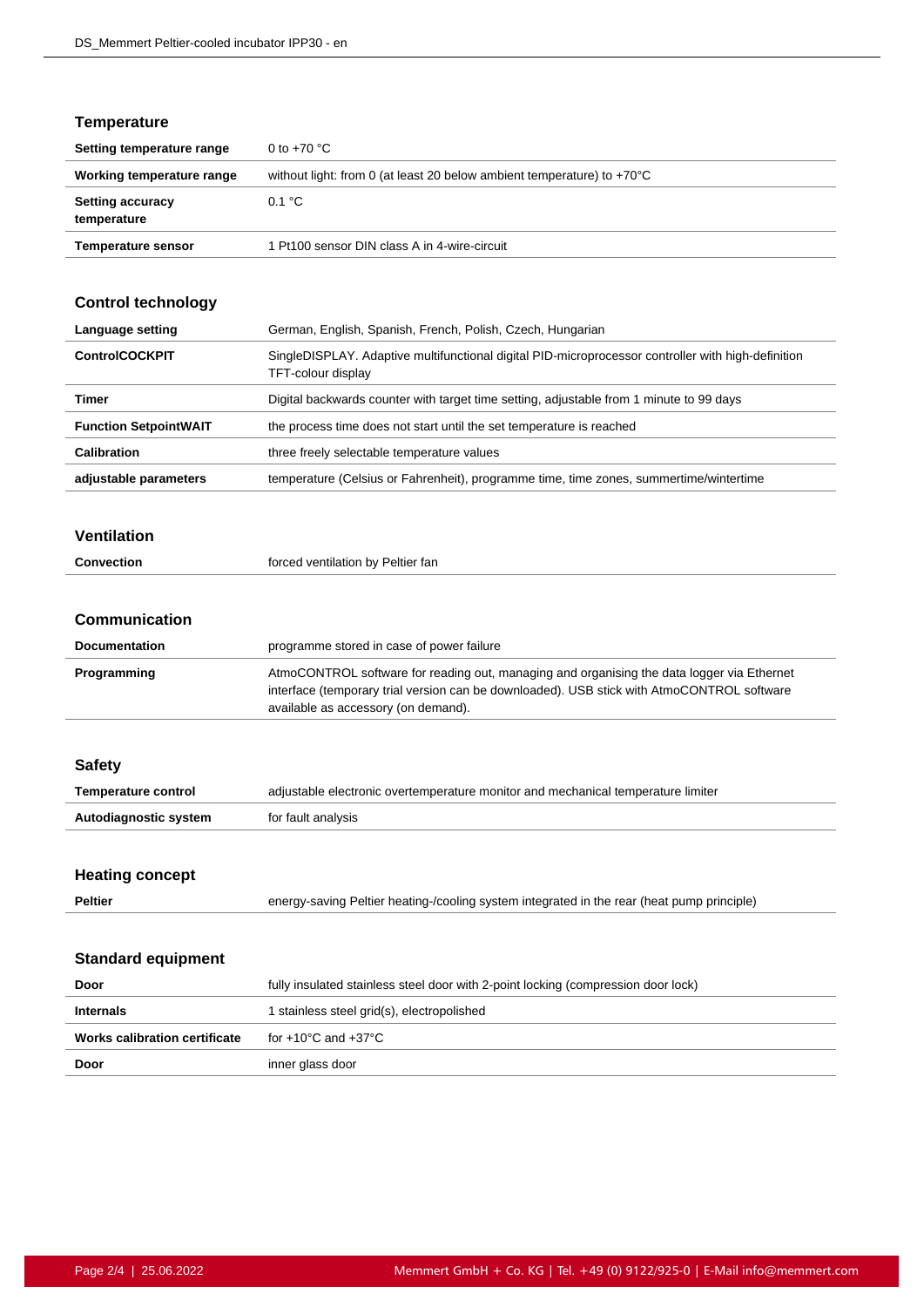#### **Stainless steel interior**

| <b>Dimensions</b>         | $w_{(A)}$ x $h_{(B)}$ x $d_{(C)}$ : 400 x 320 x 250 mm (d less 10 mm for fan - Peltier) |
|---------------------------|-----------------------------------------------------------------------------------------|
| <b>Volume</b>             | 32 <sub>1</sub>                                                                         |
| Max. number of internals  | 3                                                                                       |
| Max. loading of chamber   | 60 kg                                                                                   |
| Max. loading per internal | 20 kg                                                                                   |
|                           |                                                                                         |

#### **Textured stainless steel casing**

|                | $w_{(n)}$ x h <sub>(E)</sub> x d <sub>(E)</sub> : 585 x 704 x 506 mm (d +56mm door handle) |
|----------------|--------------------------------------------------------------------------------------------|
| <b>Housing</b> | rear zinc-plated steel                                                                     |

#### **Electrical data**

| Voltage                | 230 V, 50/60 Hz |
|------------------------|-----------------|
| <b>Electrical load</b> | approx. 140 W   |
| Voltage                | 115 V, 50/60 Hz |
| <b>Electrical load</b> | approx. 140 W   |

#### **Ambient conditions**

| Set Up                   | The distance between the wall and the rear of the appliance must be at least 15 cm. The clearance<br>from the ceiling must not be less than 20 cm and the side clearance from walls or nearby appliances<br>must not be less than 5 cm. |
|--------------------------|-----------------------------------------------------------------------------------------------------------------------------------------------------------------------------------------------------------------------------------------|
| Ambient temperature      | 16 °C to 40 °C                                                                                                                                                                                                                          |
| Humidity rh              | max. 70 %, non-condensing                                                                                                                                                                                                               |
| Altitude of installation | max. 2,000 m above sea level                                                                                                                                                                                                            |
| Overvoltage category     | Ш                                                                                                                                                                                                                                       |
| <b>Pollution degree</b>  |                                                                                                                                                                                                                                         |

## **Packing/shipping data**

| <b>Transport information</b>      | The appliances must be transported upright |
|-----------------------------------|--------------------------------------------|
| <b>Customs tariff number</b>      | 84198998                                   |
| <b>Country of origin</b>          | Federal Republic of Germany                |
| WEEE-Reg.-No.                     | DE 66812464                                |
| Dimensions approx incl.<br>carton | w x h x d: 660 x 890 x 650 mm              |
| Net weight                        | approx. 40 kg                              |
| <b>Gross weight carton</b>        | approx. 56 kg                              |